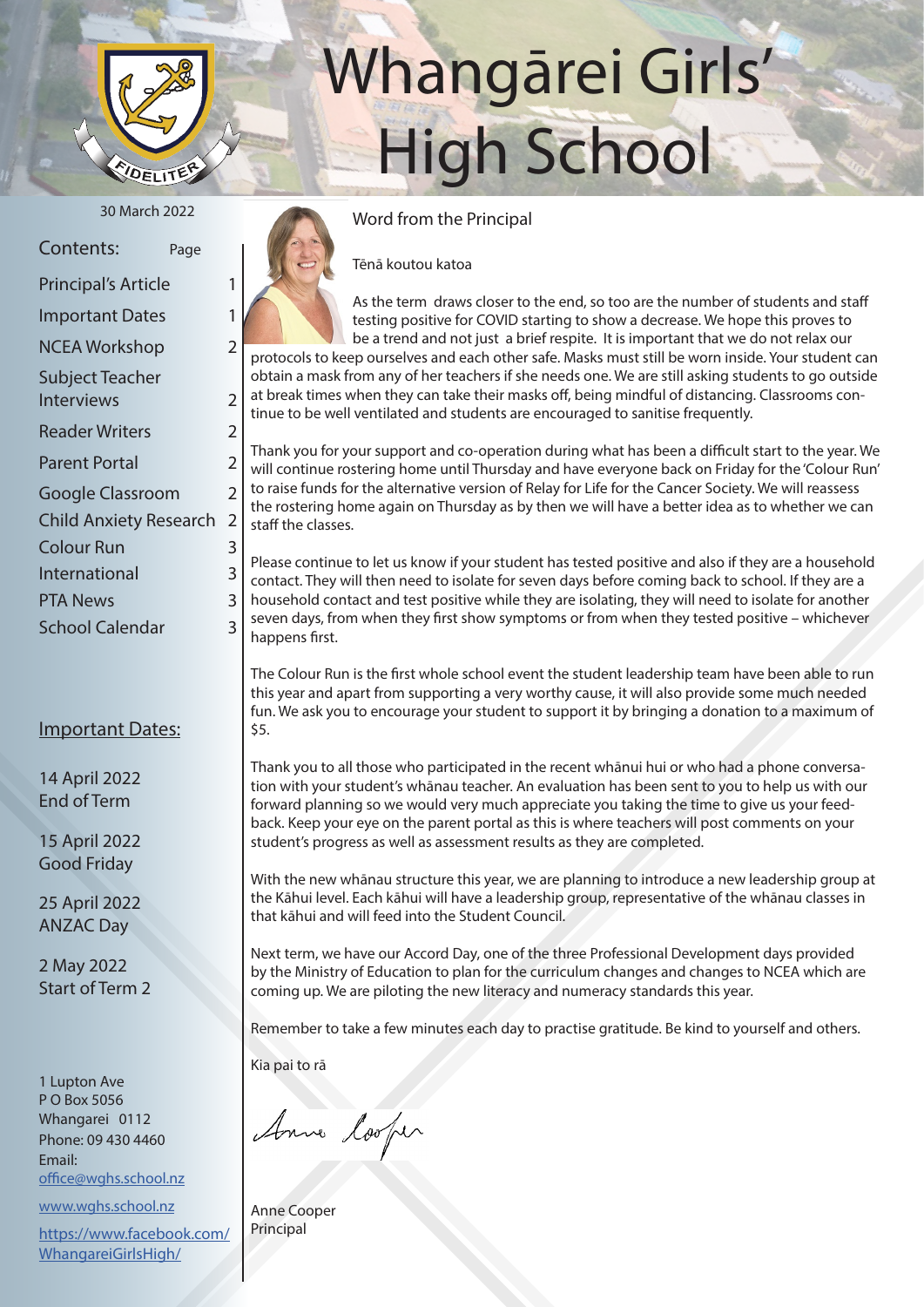

Interviews with Subject Teachers

We will be holding these next term on the 19th and 24th May, so you and your student can discuss progress with specific subject teachers. These are likely to be online meetings again due to the Covid environment.

#### Parent Portal

Are you checking your students parent portal for achievement results and comments. By the end of this term, every subject will have data regarding your student's progress.

Not sure how to access the portal? Please contact your student's whanau teacher or the office at office@wghs.school.nz

#### Google Classroom

Students are still getting used to referring to Google Classroom. It is important that students refer to the notes on Google Classroom while they are recuperating at home or in isolation in order that they are at least familiar with what has been going on in their absence. This makes it so much easier for the teacher to help the student on their return. It is impossible to reteach assessments to each student individually but if they are somewhat briefed on the content of learning, they are in a position to catch up. Please help your student with this if necessary. However, if your student is unwell they need to focus on their health and not stress about falling behind. They will be supported with their learning once they have returned to good health.

### WE NEED YOUR HELP!

Do you have strengths in reading and writing with a passion for helping tomorrow's women succeed?

We are seeking skilled volunteers to assist our year 11 – year 13 students who have identified visual difficulties, hearing impairments or learning disabilities to assist as reader/writer for assessments through out the school year.

This is an amazing and rewarding opportunity to help our students achieve their full potential!

Please note that all staff and volunteers interacting directly with students in a secondary school education setting need to bePolice vetted.

For more information please contact:

Vinny Ridgway - vinnyridgway@wghs.school.nz Wendi Andrews - wendiandrews@wghs.school.nz



#### Child Anxiety Research

Researchers at The University of Auckland would love to hear from parents of children currently struggling with anxiety who would be happy to share their experiences and ideas in a 15 minute anonymous survey. Your feedback will then be used by the researchers to help them develop a parenting course for supporting children with anxiety.

Click below to learn more and for the link to the survey:

https://auckland.au1.qualtrics.com/jfe/ form/SV\_ex2TdKDbZcVHdT8